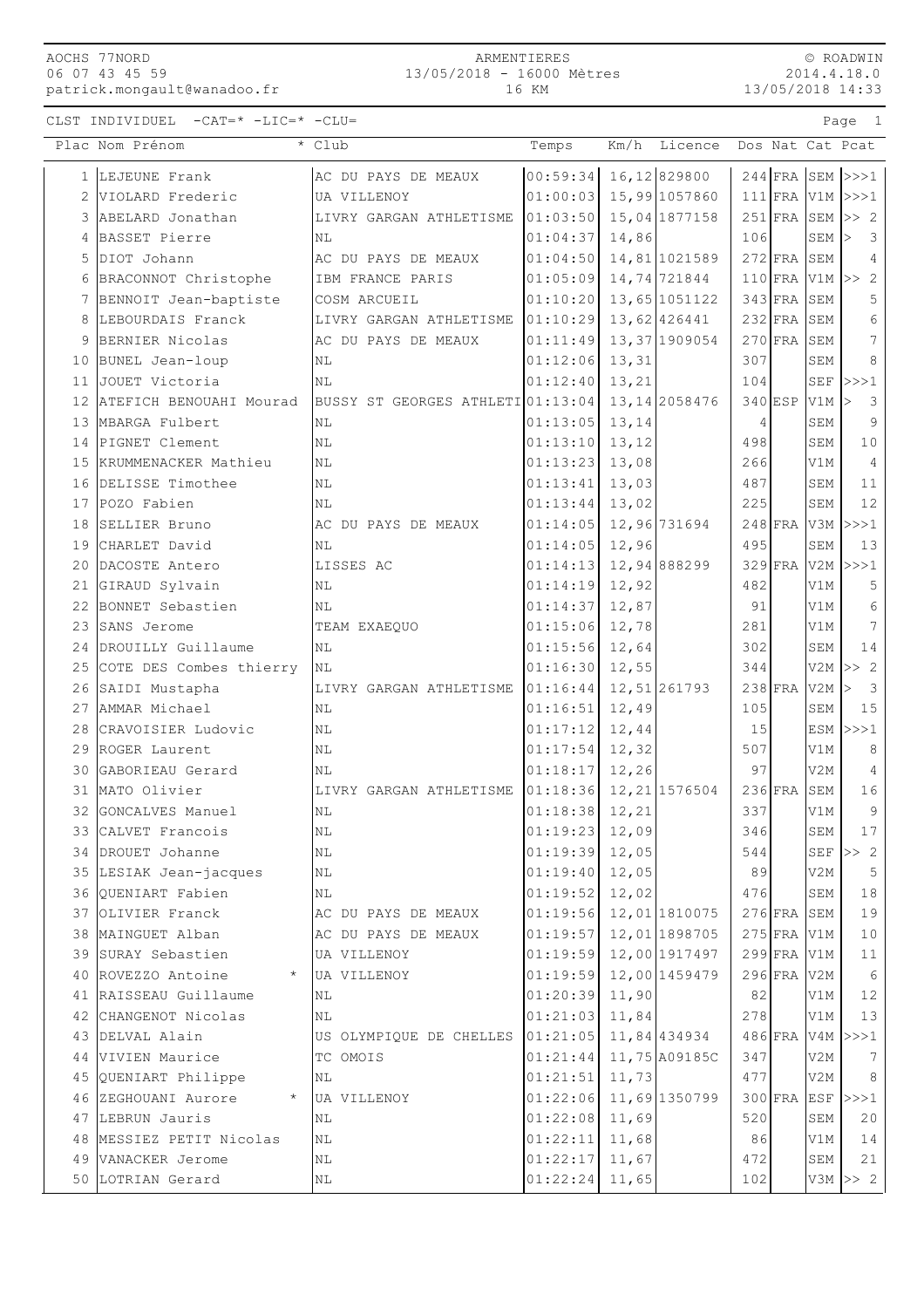ARMENTIERES 13/05/2018 - 16000 Mètres 16 KM

© ROADWIN 2014.4.18.0 13/05/2018 14:33

CLST INDIVIDUEL -CAT=\* -LIC=\* -CLU= Page 2

|    | Plac Nom Prénom                                 | * Club                                            | Temps                    |       | Km/h Licence Dos Nat Cat Pcat |     |               |                  |                                          |
|----|-------------------------------------------------|---------------------------------------------------|--------------------------|-------|-------------------------------|-----|---------------|------------------|------------------------------------------|
|    | 51 LE COHU Patrick                              | N <sub>L</sub>                                    | $01:22:42$ 11,61         |       |                               | 539 |               | $V3M$ >          | $\mathcal{S}$                            |
|    | 52 LABREGERE Arnaud                             | NL                                                | 01:22:42                 | 11,61 |                               | 506 |               | V2M              | 9                                        |
|    | 53 ZINZINDOHOUE Franck                          | ΝL                                                | 01:22:44                 | 11,60 |                               | 505 |               | V2M              | 10                                       |
|    | 54 ROSIER Nicolas                               | ΝL                                                | 01:23:04                 | 11,56 |                               | 545 |               | V1M              | 15                                       |
|    | 55 BERNIER Ludovic                              | $\rm NL$                                          | $01:23:49$ 11,45         |       |                               | 14  |               | V1M              | 16                                       |
|    | 56 LEON Catherine                               | NL                                                | $01:23:59$ 11,43         |       |                               | 98  |               |                  | $V2F$ $>>$ 1                             |
|    | 57 ALLEMAND Thomas                              | N <sub>L</sub>                                    | 01:24:03                 | 11,42 |                               | 13  |               | SEM              | 22                                       |
|    | 58 NZEUTEM-KASAGIC Mylene                       | BUSSY ST GEORGES ATHLETI 01:24:12                 |                          |       | 11,40 1824440                 |     | $319$ FRA     | V1F              | >>>1                                     |
|    | 59 AIT IDIR Mourad                              | RUNNING NANTEUIL                                  | 01:24:23                 | 11,38 |                               | 521 |               | V1M              | 17                                       |
| 60 | SAULNIER Alexandre                              | NL                                                | 01:24:48                 | 11,32 |                               | 320 |               | SEM              | 23                                       |
| 61 | BONNERAVE Claude                                | UNION ATHLETIQUE NOHICOI 01:25:11                 |                          |       | 11, 27 349134                 |     | $334$ FRA     | V3M              | $\overline{4}$                           |
| 62 | BACQUE Olivier                                  | ΝL                                                | 01:25:15                 | 11,26 |                               | 113 |               | V1M              | 18                                       |
|    | 63 LE BERRE Michel                              | ΝL                                                | 01:25:17                 | 11,26 |                               | 19  |               | V2M              | 11                                       |
|    | 64 BRISARD Remi                                 | N <sub>L</sub>                                    | 01:25:29                 | 11,23 |                               | 527 |               | SEM              | 24                                       |
|    | 65 ESPANOL David                                | NL                                                | $01:25:29$ 11,23         |       |                               | 509 |               | V1M              | 19                                       |
|    | 66 CAMUSET Benjamin                             | <b>NL</b>                                         | 01:25:39                 | 11,21 |                               | 118 |               | SEM              | 25                                       |
|    | 67 JOSEPH-EDOUARD Jean-clau AC DU PAYS DE MEAUX |                                                   | 01:25:49                 |       | 11, 19 395576                 |     | $273$ FRA     |                  | $V4M \gg 2$                              |
| 68 | HOAREAU Aurelien                                | NL                                                | 01:26:13                 | 11,13 |                               | 282 |               | SEM              | 26                                       |
|    | 69 DANIEL Olivier                               | NL                                                | 01:26:16                 | 11,13 |                               | 80  |               | V2M              | 12                                       |
|    | 70 PETIBON Thierry                              | $\rm NL$                                          | $01:26:29$ 11,10         |       |                               | 333 |               | V1M              | 20                                       |
| 71 | TONI Gilles                                     | ΝL                                                | 01:26:35                 | 11,09 |                               | 538 |               | SEM              | 27                                       |
|    | 72 MONEHAIE Pascale                             | COULOMMIERS BRIE ATHLETI 01:26:42                 |                          |       | 11,07 1927311                 |     | 322 FRA V1F   |                  | >> 2                                     |
|    | 73 BOJSZCZAM Erwin                              | NL                                                | 01:26:48                 | 11,06 |                               | 103 |               | SEM              | 28                                       |
|    | 74 SEVESTRE Jean                                | NL                                                | 01:26:50                 | 11,06 |                               | 107 |               | V3M              | 5                                        |
|    | 75 MATHOULIN Serge                              | * UA VILLENOY                                     | $01:26:54$ 11,05 625053  |       |                               |     | $294$ FRA     | V3M              | 6                                        |
|    | 76 LEFEVRE Anthony                              | ΝL                                                | 01:27:01                 | 11,03 |                               | 6   |               | SEM              | 29                                       |
|    | 77 MOREL Richard                                | ΝL                                                | 01:27:17                 | 11,00 |                               | 535 |               | SEM              | 30                                       |
|    | 78 ROLLET Mickael                               | ΝL                                                | 01:27:50                 | 10,93 |                               | 338 |               | SEM              | 31                                       |
|    | 79 LOCICIRO Bernard                             | NL                                                | $01:27:58$ 10, 91 206584 |       |                               | 108 |               | V3M              | $7\overline{ }$                          |
| 80 | DOS SANTOS Jose antonio                         | NL                                                | 01:28:03                 | 10,90 |                               | 529 |               | V1M              | 21                                       |
| 81 | HENRI Jean                                      | UA VILLENOY                                       | $01:28:16$ 10,88 1969541 |       |                               |     | $291$ FRA     | V3M              | 8                                        |
|    | 82 PHILIPPE Didier<br>$\star$                   | ASNIERES SPORTS ATHLETIS 01:28:21 10,87 574558    |                          |       |                               |     | $250$ FRA V2M |                  | 13                                       |
|    | 83 DILLY Romain                                 | NL                                                | $01:28:28$ 10,85         |       |                               | 540 |               | SEM              | 32                                       |
|    | 84 FROMENT David                                | ΝL                                                | 01:28:44                 | 10,82 |                               | 3   |               | V1M              | 22                                       |
|    | 85 MOYEN Amandine                               | NL                                                | 01:28:57                 | 10,79 |                               | 306 |               | SEF              | $\overline{\mathbf{3}}$<br>$\rightarrow$ |
|    | 86 DRIVIERE Jean-marc                           | NL                                                | 01:28:57                 | 10,79 |                               | 12  |               | V2M              | 14                                       |
|    | 87 CONNAN Arnaud                                | NL                                                | 01:29:20                 | 10,75 |                               | 90  |               | V1M              | 23                                       |
|    | 88 RICHEFORT Eric                               | NL                                                | 01:29:32                 | 10,72 |                               | 92  |               | V2M              | 15                                       |
|    | 89 LINY Damien                                  | NL                                                | 01:30:02                 | 10,66 |                               | 324 |               | SEM              | 33                                       |
|    | 90 DELATTRE Renaud                              | NL                                                | $01:30:05$ 10,66         |       |                               | 11  |               | V1M              | 24                                       |
|    | 91 SCHRYVE Maximilien                           | AC DU PAYS DE MEAUX                               | 01:30:17                 |       | 10,63 1955881                 |     | $277$ FRA     | SEM              | 34                                       |
|    | 92 PAREDES Brice                                | ΝL                                                | 01:30:21                 | 10,63 |                               | 95  |               | SEM              | 35                                       |
|    | 93 COLLET Steve                                 | NL                                                | 01:30:33                 | 10,60 |                               | 94  |               | SEM              | 36                                       |
|    | 94 DOLPHIN Jean-raymond                         | LIVRY GARGAN ATHLETISME                           | 01:30:37                 | 10,59 |                               | 490 |               | V2M              | 16                                       |
| 95 | FROMENTIN Robin                                 | ΝL                                                | 01:30:51                 | 10,57 |                               | 349 |               |                  | $ESM \gg 2$                              |
|    | 96 ROULAND Benjamin                             | ΝL                                                | 01:30:52                 | 10,56 |                               | 309 |               | SEM              | 37                                       |
|    | 97 GANNEVALLE Anais                             | ΝL                                                | 01:31:11                 | 10,53 |                               | 479 |               | SEF              | $\overline{4}$                           |
|    | 98 VACHE Nicolas                                | $\rm NL$                                          | 01:31:15                 | 10,52 |                               | 342 |               | V1M              | 25                                       |
|    | 99 TRABBIA Olivier                              | ΝL                                                | 01:31:17                 | 10,52 |                               | 120 |               | V1M              | 26                                       |
|    | 100 ROUSSEAU Delphine                           | COULOMMIERS BRIE ATHLETI $01:31:27$ 10,50 1500055 |                          |       |                               |     |               | $96$ FRA V1F $>$ | $\overline{\mathbf{3}}$                  |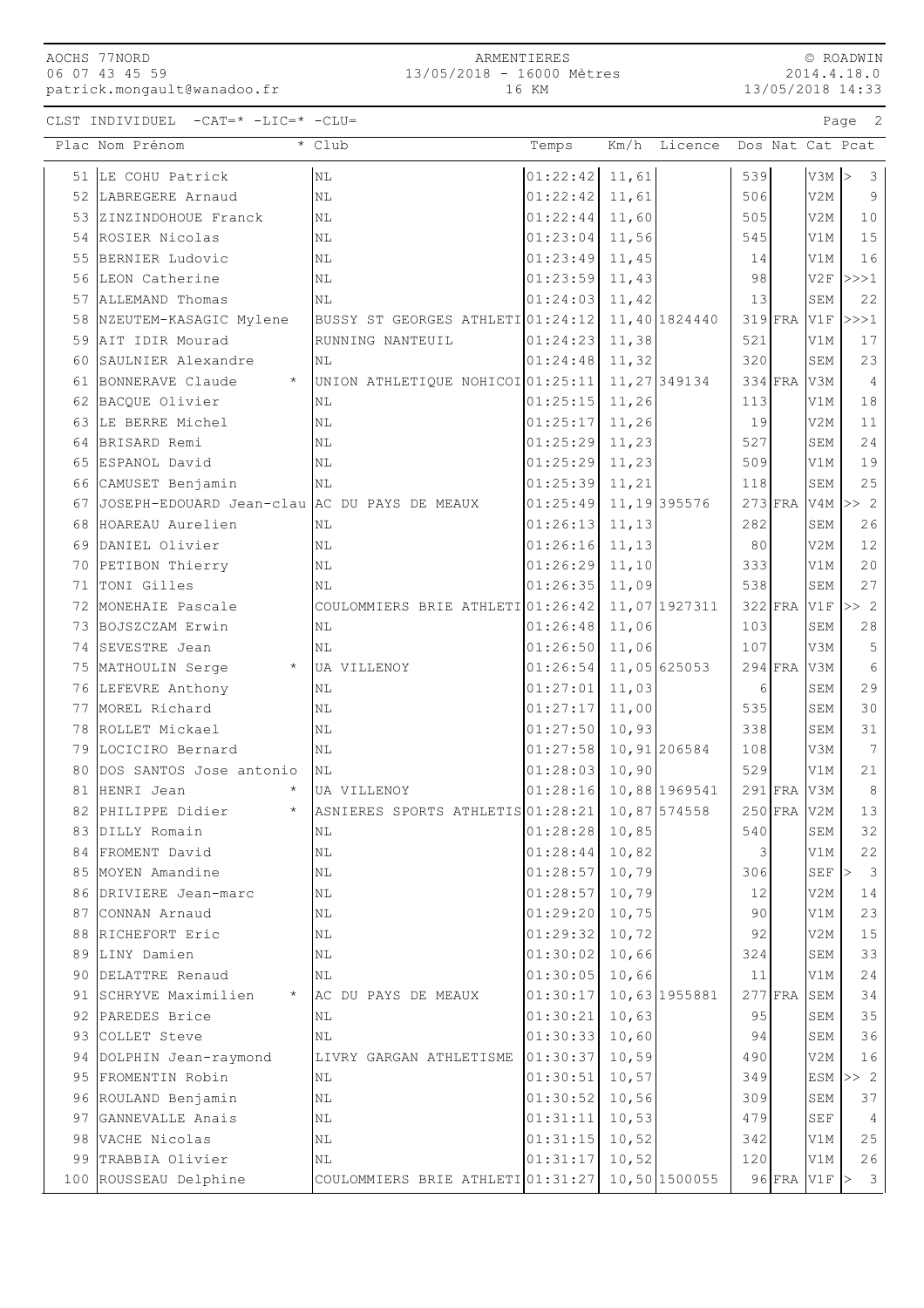ARMENTIERES 13/05/2018 - 16000 Mètres 16 KM

© ROADWIN 2014.4.18.0 13/05/2018 14:33

CLST INDIVIDUEL -CAT=\* -LIC=\* -CLU= Page 3

| 101 COLONEL Andre<br>$01:31:54$ 10,45<br>N <sub>L</sub><br>112<br>SEM<br>38<br>39<br>102 PAINCHART Jeremy<br>N <sub>L</sub><br>01:32:15<br>10,41<br>488<br>SEM<br>103 RICOIS Michael<br>10,41<br>40<br>01:32:15<br>503<br>NL<br>SEM<br>104 BERTAU Eric<br>$01:32:23$ 10,39<br>497<br>V2M<br>17<br>NL<br>$\overline{9}$<br>105 GALLINA Gianfranco<br><b>ACPO</b><br>01:32:55<br>10,33 2055873<br>352<br>V3M<br>106 VOCANT Fabien<br>01:33:06<br>10, 31<br>335<br>SEM<br>41<br>N <sub>L</sub><br>10, 31<br>18<br>107 GANNEVALLE Dominique<br>01:33:09<br>480<br>V2M<br>N <sub>L</sub><br>108 HUMEAU Valerie<br>SPORTING CLUB ATHLETIC D01:33:29<br>10,27 625224<br>$474$ FRA V2F<br>>> 2<br>109 FTRYHARN Catherine<br>01:33:47<br>10, 24<br>115<br>V3F<br><b>NL</b><br>>>>1<br>10,23 1914004<br>110 GHYS Sophie<br>AC DU PAYS DE MEAUX<br>01:33:52<br>$240$ FRA V1F<br>4<br>01:34:11<br>10, 19<br>SEF<br>5<br>111 DECARVACHO Clara<br>10<br><b>NL</b><br>10, 17<br>226<br>SEF<br>6<br>112 VANAERDEWEGH Cecile<br>01:34:23<br>NL<br>10,16 1168836<br>$101$ FRA<br>19<br>113 CHERIF Mohamed<br>01:34:28<br>V2M<br>$\star$<br>PONTAULT AAC<br>10, 15<br>27<br>114 CHAMPON Thomas<br>01:34:34<br>478<br>V1M<br>ΝL<br>115 LECLERCQ Jerome<br>01:34:49<br>10, 12<br>493<br>V1M<br>28<br>NL<br>$\star$<br>01:34:52<br>10, 12 485072<br>$292$ FRA V4M $>$<br>$\overline{3}$<br>116 JUSTE Gaston<br>UA VILLENOY<br>10, 11<br>29<br>117 PETIT Jerome<br>NL<br>01:34:55<br>289<br>V1M<br>20<br>118 BOISSEAUX Eric<br>01:35:04<br>10, 10<br>254<br>V2M<br>WIAME VRD<br>7<br>119 GILLES Sakina<br>01:35:30<br>10,05<br>496<br><b>SEF</b><br>ΝL<br>30<br>120 NIVEL Sebastien<br>01:35:41<br>10,03<br>546<br>V1M<br>N <sub>L</sub><br>121 NGYEN<br>01:35:47<br>10,02<br>88<br>31<br><b>NL</b><br>V1M<br>122 LE BELLOUR Fabienne<br>10,02 694823<br>$231$ FRA V2F<br>LIVRY GARGAN ATHLETISME 01:35:51<br>$\overline{\mathbf{3}}$<br>⊳<br>10,01 1188137<br>123 ALIGON Maria-johanna<br>LIVRY GARGAN ATHLETISME<br> 01:35:52 <br>514 FRA V2F<br>$\overline{4}$<br>10,01<br>124 RENAUX Ghislain<br>01:35:54<br>537<br>21<br>V2M<br>ΝL<br>22<br>125 AMIOT Alain<br>01:35:54<br>10,01<br>286<br>V2M<br>ΝL<br>09,94<br>126 MORE Gerard<br>POPORO AC TOKYO<br>01:36:34<br>228<br>V4M<br>$\overline{4}$<br>222<br>23<br>127 DUVAL Gilles<br>01:36:36<br>09,94<br>V <sub>2</sub> M<br>NL<br>$336$ FRA<br>128 PERRIER Christian * US ROISSY EN BRIE<br>$01:36:38$ 09,93 155230<br>10<br>V3M<br>129 RADE Laurent<br>$\star$<br>$01:37:53$ 09,81 T306265<br>$327$ FRA<br>32<br>PASS RUNNING FFA<br>V1M<br>130 RADE Patrice<br>01:37:53<br>09,81<br>117<br>33<br>NL<br>V1M<br>09,79<br>131 GAUTIER Olivier<br>01:38:01<br>530<br>34<br>NL<br>V1M<br>$01:38:08$ 09,78<br>$8\,$<br>132 HALLIER Adeline<br>326<br><b>SEF</b><br>NL<br>$01:38:08$ 09,78<br>475<br>V1M<br>35<br>133 ROUX Nicolas<br>N <sub>L</sub><br>09,78<br>9<br>134 MONCHAU-PICAULT Virginie<br>01:38:12<br>345<br><b>SEF</b><br>NL<br>135 PARETTE Julie<br>01:38:17<br>09,77<br>547<br>SEF<br>10<br>ΝL<br>136 DELIGNY Christel<br>SENART COMBS BRIE ATHLET 01:38:28<br>09,75 2004918<br>5<br>$328$ FRA<br>V1F<br>01:38:31<br>09,74<br>137 MONEHAIE Pascal<br>321 FRA V2M<br>24<br>ΝL<br>138 ROCHES Gaelle<br>01:39:01<br>09,70<br>532<br>ΝL<br><b>SEF</b><br>11<br>09,67<br>139 GORISSE Mickael<br>01:39:16<br>36<br>ΝL<br>116<br>V1M<br>140 SEVESTRE Dominique<br>09,67 2053297<br>$298$ FRA V3F<br>$\star$<br>01:39:17<br>>> 2<br>UA VILLENOY<br>141 DENIS Ludivine<br>01:39:21<br>09,66 1921451<br>$271$ FRA<br>SEF<br>AC DU PAYS DE MEAUX<br>12<br>09,63<br>$\overline{\mathbf{3}}$<br>142 LEBLACHER Fabien<br>COURIR POUR ARMENTIERES<br>01:39:40<br>516<br>ESM<br>⊳<br>09,59<br>13<br>143 FOURGEOT Justine<br>01:40:07<br>531<br><b>SEF</b><br>ΝL<br>285<br>37<br>144 MORER Laurence<br>01:40:15<br>09,58<br>TEAM EXAEQUO<br>V1M<br>145 CROCHARD Julien<br>09,57 1672474<br>$305$ FRA<br>BUSSY ST GEORGES ATHLETI 01:40:16<br>V1M<br>38<br>146 RAISSEAU Severine<br>01:40:42<br>09,53<br>81<br>V1F<br>6<br>NL<br>147 MESSIEZ-PETIT Melanie<br>09,53<br>NL<br>01:40:42<br>85<br><b>SEF</b><br>14<br>148 PERRIOT Christian<br>09,53<br>01:40:43<br>8<br>11<br>ΝL<br>V3M<br>149 ARZEUX Melina<br>01:40:48<br>09,52 1941354<br>$551$ FRA<br>$7\overline{ }$<br>V1F<br>AC DU PAYS DE MEAUX<br>01:40:50<br>09,52<br>121<br>15<br>150 ROBERGEON Audrey<br>SEF<br>ΝL | Plac Nom Prénom | * Club | Temps | Km/h Licence |  | Dos Nat Cat Pcat |
|-----------------------------------------------------------------------------------------------------------------------------------------------------------------------------------------------------------------------------------------------------------------------------------------------------------------------------------------------------------------------------------------------------------------------------------------------------------------------------------------------------------------------------------------------------------------------------------------------------------------------------------------------------------------------------------------------------------------------------------------------------------------------------------------------------------------------------------------------------------------------------------------------------------------------------------------------------------------------------------------------------------------------------------------------------------------------------------------------------------------------------------------------------------------------------------------------------------------------------------------------------------------------------------------------------------------------------------------------------------------------------------------------------------------------------------------------------------------------------------------------------------------------------------------------------------------------------------------------------------------------------------------------------------------------------------------------------------------------------------------------------------------------------------------------------------------------------------------------------------------------------------------------------------------------------------------------------------------------------------------------------------------------------------------------------------------------------------------------------------------------------------------------------------------------------------------------------------------------------------------------------------------------------------------------------------------------------------------------------------------------------------------------------------------------------------------------------------------------------------------------------------------------------------------------------------------------------------------------------------------------------------------------------------------------------------------------------------------------------------------------------------------------------------------------------------------------------------------------------------------------------------------------------------------------------------------------------------------------------------------------------------------------------------------------------------------------------------------------------------------------------------------------------------------------------------------------------------------------------------------------------------------------------------------------------------------------------------------------------------------------------------------------------------------------------------------------------------------------------------------------------------------------------------------------------------------------------------------------------------------------------------------------------------------------------------------------------------------------------------------------------------------------------------------------------------------------------------------------------------------------------------------------------------------------------------------------------------------------------------------------------------------------------------------------------------------------------------------------------------------------------------------------------------------------------------------------------------------------------------------------------------------------------------------------------------------------------------------------------------------------------------------------------|-----------------|--------|-------|--------------|--|------------------|
|                                                                                                                                                                                                                                                                                                                                                                                                                                                                                                                                                                                                                                                                                                                                                                                                                                                                                                                                                                                                                                                                                                                                                                                                                                                                                                                                                                                                                                                                                                                                                                                                                                                                                                                                                                                                                                                                                                                                                                                                                                                                                                                                                                                                                                                                                                                                                                                                                                                                                                                                                                                                                                                                                                                                                                                                                                                                                                                                                                                                                                                                                                                                                                                                                                                                                                                                                                                                                                                                                                                                                                                                                                                                                                                                                                                                                                                                                                                                                                                                                                                                                                                                                                                                                                                                                                                                                                                                     |                 |        |       |              |  |                  |
|                                                                                                                                                                                                                                                                                                                                                                                                                                                                                                                                                                                                                                                                                                                                                                                                                                                                                                                                                                                                                                                                                                                                                                                                                                                                                                                                                                                                                                                                                                                                                                                                                                                                                                                                                                                                                                                                                                                                                                                                                                                                                                                                                                                                                                                                                                                                                                                                                                                                                                                                                                                                                                                                                                                                                                                                                                                                                                                                                                                                                                                                                                                                                                                                                                                                                                                                                                                                                                                                                                                                                                                                                                                                                                                                                                                                                                                                                                                                                                                                                                                                                                                                                                                                                                                                                                                                                                                                     |                 |        |       |              |  |                  |
|                                                                                                                                                                                                                                                                                                                                                                                                                                                                                                                                                                                                                                                                                                                                                                                                                                                                                                                                                                                                                                                                                                                                                                                                                                                                                                                                                                                                                                                                                                                                                                                                                                                                                                                                                                                                                                                                                                                                                                                                                                                                                                                                                                                                                                                                                                                                                                                                                                                                                                                                                                                                                                                                                                                                                                                                                                                                                                                                                                                                                                                                                                                                                                                                                                                                                                                                                                                                                                                                                                                                                                                                                                                                                                                                                                                                                                                                                                                                                                                                                                                                                                                                                                                                                                                                                                                                                                                                     |                 |        |       |              |  |                  |
|                                                                                                                                                                                                                                                                                                                                                                                                                                                                                                                                                                                                                                                                                                                                                                                                                                                                                                                                                                                                                                                                                                                                                                                                                                                                                                                                                                                                                                                                                                                                                                                                                                                                                                                                                                                                                                                                                                                                                                                                                                                                                                                                                                                                                                                                                                                                                                                                                                                                                                                                                                                                                                                                                                                                                                                                                                                                                                                                                                                                                                                                                                                                                                                                                                                                                                                                                                                                                                                                                                                                                                                                                                                                                                                                                                                                                                                                                                                                                                                                                                                                                                                                                                                                                                                                                                                                                                                                     |                 |        |       |              |  |                  |
|                                                                                                                                                                                                                                                                                                                                                                                                                                                                                                                                                                                                                                                                                                                                                                                                                                                                                                                                                                                                                                                                                                                                                                                                                                                                                                                                                                                                                                                                                                                                                                                                                                                                                                                                                                                                                                                                                                                                                                                                                                                                                                                                                                                                                                                                                                                                                                                                                                                                                                                                                                                                                                                                                                                                                                                                                                                                                                                                                                                                                                                                                                                                                                                                                                                                                                                                                                                                                                                                                                                                                                                                                                                                                                                                                                                                                                                                                                                                                                                                                                                                                                                                                                                                                                                                                                                                                                                                     |                 |        |       |              |  |                  |
|                                                                                                                                                                                                                                                                                                                                                                                                                                                                                                                                                                                                                                                                                                                                                                                                                                                                                                                                                                                                                                                                                                                                                                                                                                                                                                                                                                                                                                                                                                                                                                                                                                                                                                                                                                                                                                                                                                                                                                                                                                                                                                                                                                                                                                                                                                                                                                                                                                                                                                                                                                                                                                                                                                                                                                                                                                                                                                                                                                                                                                                                                                                                                                                                                                                                                                                                                                                                                                                                                                                                                                                                                                                                                                                                                                                                                                                                                                                                                                                                                                                                                                                                                                                                                                                                                                                                                                                                     |                 |        |       |              |  |                  |
|                                                                                                                                                                                                                                                                                                                                                                                                                                                                                                                                                                                                                                                                                                                                                                                                                                                                                                                                                                                                                                                                                                                                                                                                                                                                                                                                                                                                                                                                                                                                                                                                                                                                                                                                                                                                                                                                                                                                                                                                                                                                                                                                                                                                                                                                                                                                                                                                                                                                                                                                                                                                                                                                                                                                                                                                                                                                                                                                                                                                                                                                                                                                                                                                                                                                                                                                                                                                                                                                                                                                                                                                                                                                                                                                                                                                                                                                                                                                                                                                                                                                                                                                                                                                                                                                                                                                                                                                     |                 |        |       |              |  |                  |
|                                                                                                                                                                                                                                                                                                                                                                                                                                                                                                                                                                                                                                                                                                                                                                                                                                                                                                                                                                                                                                                                                                                                                                                                                                                                                                                                                                                                                                                                                                                                                                                                                                                                                                                                                                                                                                                                                                                                                                                                                                                                                                                                                                                                                                                                                                                                                                                                                                                                                                                                                                                                                                                                                                                                                                                                                                                                                                                                                                                                                                                                                                                                                                                                                                                                                                                                                                                                                                                                                                                                                                                                                                                                                                                                                                                                                                                                                                                                                                                                                                                                                                                                                                                                                                                                                                                                                                                                     |                 |        |       |              |  |                  |
|                                                                                                                                                                                                                                                                                                                                                                                                                                                                                                                                                                                                                                                                                                                                                                                                                                                                                                                                                                                                                                                                                                                                                                                                                                                                                                                                                                                                                                                                                                                                                                                                                                                                                                                                                                                                                                                                                                                                                                                                                                                                                                                                                                                                                                                                                                                                                                                                                                                                                                                                                                                                                                                                                                                                                                                                                                                                                                                                                                                                                                                                                                                                                                                                                                                                                                                                                                                                                                                                                                                                                                                                                                                                                                                                                                                                                                                                                                                                                                                                                                                                                                                                                                                                                                                                                                                                                                                                     |                 |        |       |              |  |                  |
|                                                                                                                                                                                                                                                                                                                                                                                                                                                                                                                                                                                                                                                                                                                                                                                                                                                                                                                                                                                                                                                                                                                                                                                                                                                                                                                                                                                                                                                                                                                                                                                                                                                                                                                                                                                                                                                                                                                                                                                                                                                                                                                                                                                                                                                                                                                                                                                                                                                                                                                                                                                                                                                                                                                                                                                                                                                                                                                                                                                                                                                                                                                                                                                                                                                                                                                                                                                                                                                                                                                                                                                                                                                                                                                                                                                                                                                                                                                                                                                                                                                                                                                                                                                                                                                                                                                                                                                                     |                 |        |       |              |  |                  |
|                                                                                                                                                                                                                                                                                                                                                                                                                                                                                                                                                                                                                                                                                                                                                                                                                                                                                                                                                                                                                                                                                                                                                                                                                                                                                                                                                                                                                                                                                                                                                                                                                                                                                                                                                                                                                                                                                                                                                                                                                                                                                                                                                                                                                                                                                                                                                                                                                                                                                                                                                                                                                                                                                                                                                                                                                                                                                                                                                                                                                                                                                                                                                                                                                                                                                                                                                                                                                                                                                                                                                                                                                                                                                                                                                                                                                                                                                                                                                                                                                                                                                                                                                                                                                                                                                                                                                                                                     |                 |        |       |              |  |                  |
|                                                                                                                                                                                                                                                                                                                                                                                                                                                                                                                                                                                                                                                                                                                                                                                                                                                                                                                                                                                                                                                                                                                                                                                                                                                                                                                                                                                                                                                                                                                                                                                                                                                                                                                                                                                                                                                                                                                                                                                                                                                                                                                                                                                                                                                                                                                                                                                                                                                                                                                                                                                                                                                                                                                                                                                                                                                                                                                                                                                                                                                                                                                                                                                                                                                                                                                                                                                                                                                                                                                                                                                                                                                                                                                                                                                                                                                                                                                                                                                                                                                                                                                                                                                                                                                                                                                                                                                                     |                 |        |       |              |  |                  |
|                                                                                                                                                                                                                                                                                                                                                                                                                                                                                                                                                                                                                                                                                                                                                                                                                                                                                                                                                                                                                                                                                                                                                                                                                                                                                                                                                                                                                                                                                                                                                                                                                                                                                                                                                                                                                                                                                                                                                                                                                                                                                                                                                                                                                                                                                                                                                                                                                                                                                                                                                                                                                                                                                                                                                                                                                                                                                                                                                                                                                                                                                                                                                                                                                                                                                                                                                                                                                                                                                                                                                                                                                                                                                                                                                                                                                                                                                                                                                                                                                                                                                                                                                                                                                                                                                                                                                                                                     |                 |        |       |              |  |                  |
|                                                                                                                                                                                                                                                                                                                                                                                                                                                                                                                                                                                                                                                                                                                                                                                                                                                                                                                                                                                                                                                                                                                                                                                                                                                                                                                                                                                                                                                                                                                                                                                                                                                                                                                                                                                                                                                                                                                                                                                                                                                                                                                                                                                                                                                                                                                                                                                                                                                                                                                                                                                                                                                                                                                                                                                                                                                                                                                                                                                                                                                                                                                                                                                                                                                                                                                                                                                                                                                                                                                                                                                                                                                                                                                                                                                                                                                                                                                                                                                                                                                                                                                                                                                                                                                                                                                                                                                                     |                 |        |       |              |  |                  |
|                                                                                                                                                                                                                                                                                                                                                                                                                                                                                                                                                                                                                                                                                                                                                                                                                                                                                                                                                                                                                                                                                                                                                                                                                                                                                                                                                                                                                                                                                                                                                                                                                                                                                                                                                                                                                                                                                                                                                                                                                                                                                                                                                                                                                                                                                                                                                                                                                                                                                                                                                                                                                                                                                                                                                                                                                                                                                                                                                                                                                                                                                                                                                                                                                                                                                                                                                                                                                                                                                                                                                                                                                                                                                                                                                                                                                                                                                                                                                                                                                                                                                                                                                                                                                                                                                                                                                                                                     |                 |        |       |              |  |                  |
|                                                                                                                                                                                                                                                                                                                                                                                                                                                                                                                                                                                                                                                                                                                                                                                                                                                                                                                                                                                                                                                                                                                                                                                                                                                                                                                                                                                                                                                                                                                                                                                                                                                                                                                                                                                                                                                                                                                                                                                                                                                                                                                                                                                                                                                                                                                                                                                                                                                                                                                                                                                                                                                                                                                                                                                                                                                                                                                                                                                                                                                                                                                                                                                                                                                                                                                                                                                                                                                                                                                                                                                                                                                                                                                                                                                                                                                                                                                                                                                                                                                                                                                                                                                                                                                                                                                                                                                                     |                 |        |       |              |  |                  |
|                                                                                                                                                                                                                                                                                                                                                                                                                                                                                                                                                                                                                                                                                                                                                                                                                                                                                                                                                                                                                                                                                                                                                                                                                                                                                                                                                                                                                                                                                                                                                                                                                                                                                                                                                                                                                                                                                                                                                                                                                                                                                                                                                                                                                                                                                                                                                                                                                                                                                                                                                                                                                                                                                                                                                                                                                                                                                                                                                                                                                                                                                                                                                                                                                                                                                                                                                                                                                                                                                                                                                                                                                                                                                                                                                                                                                                                                                                                                                                                                                                                                                                                                                                                                                                                                                                                                                                                                     |                 |        |       |              |  |                  |
|                                                                                                                                                                                                                                                                                                                                                                                                                                                                                                                                                                                                                                                                                                                                                                                                                                                                                                                                                                                                                                                                                                                                                                                                                                                                                                                                                                                                                                                                                                                                                                                                                                                                                                                                                                                                                                                                                                                                                                                                                                                                                                                                                                                                                                                                                                                                                                                                                                                                                                                                                                                                                                                                                                                                                                                                                                                                                                                                                                                                                                                                                                                                                                                                                                                                                                                                                                                                                                                                                                                                                                                                                                                                                                                                                                                                                                                                                                                                                                                                                                                                                                                                                                                                                                                                                                                                                                                                     |                 |        |       |              |  |                  |
|                                                                                                                                                                                                                                                                                                                                                                                                                                                                                                                                                                                                                                                                                                                                                                                                                                                                                                                                                                                                                                                                                                                                                                                                                                                                                                                                                                                                                                                                                                                                                                                                                                                                                                                                                                                                                                                                                                                                                                                                                                                                                                                                                                                                                                                                                                                                                                                                                                                                                                                                                                                                                                                                                                                                                                                                                                                                                                                                                                                                                                                                                                                                                                                                                                                                                                                                                                                                                                                                                                                                                                                                                                                                                                                                                                                                                                                                                                                                                                                                                                                                                                                                                                                                                                                                                                                                                                                                     |                 |        |       |              |  |                  |
|                                                                                                                                                                                                                                                                                                                                                                                                                                                                                                                                                                                                                                                                                                                                                                                                                                                                                                                                                                                                                                                                                                                                                                                                                                                                                                                                                                                                                                                                                                                                                                                                                                                                                                                                                                                                                                                                                                                                                                                                                                                                                                                                                                                                                                                                                                                                                                                                                                                                                                                                                                                                                                                                                                                                                                                                                                                                                                                                                                                                                                                                                                                                                                                                                                                                                                                                                                                                                                                                                                                                                                                                                                                                                                                                                                                                                                                                                                                                                                                                                                                                                                                                                                                                                                                                                                                                                                                                     |                 |        |       |              |  |                  |
|                                                                                                                                                                                                                                                                                                                                                                                                                                                                                                                                                                                                                                                                                                                                                                                                                                                                                                                                                                                                                                                                                                                                                                                                                                                                                                                                                                                                                                                                                                                                                                                                                                                                                                                                                                                                                                                                                                                                                                                                                                                                                                                                                                                                                                                                                                                                                                                                                                                                                                                                                                                                                                                                                                                                                                                                                                                                                                                                                                                                                                                                                                                                                                                                                                                                                                                                                                                                                                                                                                                                                                                                                                                                                                                                                                                                                                                                                                                                                                                                                                                                                                                                                                                                                                                                                                                                                                                                     |                 |        |       |              |  |                  |
|                                                                                                                                                                                                                                                                                                                                                                                                                                                                                                                                                                                                                                                                                                                                                                                                                                                                                                                                                                                                                                                                                                                                                                                                                                                                                                                                                                                                                                                                                                                                                                                                                                                                                                                                                                                                                                                                                                                                                                                                                                                                                                                                                                                                                                                                                                                                                                                                                                                                                                                                                                                                                                                                                                                                                                                                                                                                                                                                                                                                                                                                                                                                                                                                                                                                                                                                                                                                                                                                                                                                                                                                                                                                                                                                                                                                                                                                                                                                                                                                                                                                                                                                                                                                                                                                                                                                                                                                     |                 |        |       |              |  |                  |
|                                                                                                                                                                                                                                                                                                                                                                                                                                                                                                                                                                                                                                                                                                                                                                                                                                                                                                                                                                                                                                                                                                                                                                                                                                                                                                                                                                                                                                                                                                                                                                                                                                                                                                                                                                                                                                                                                                                                                                                                                                                                                                                                                                                                                                                                                                                                                                                                                                                                                                                                                                                                                                                                                                                                                                                                                                                                                                                                                                                                                                                                                                                                                                                                                                                                                                                                                                                                                                                                                                                                                                                                                                                                                                                                                                                                                                                                                                                                                                                                                                                                                                                                                                                                                                                                                                                                                                                                     |                 |        |       |              |  |                  |
|                                                                                                                                                                                                                                                                                                                                                                                                                                                                                                                                                                                                                                                                                                                                                                                                                                                                                                                                                                                                                                                                                                                                                                                                                                                                                                                                                                                                                                                                                                                                                                                                                                                                                                                                                                                                                                                                                                                                                                                                                                                                                                                                                                                                                                                                                                                                                                                                                                                                                                                                                                                                                                                                                                                                                                                                                                                                                                                                                                                                                                                                                                                                                                                                                                                                                                                                                                                                                                                                                                                                                                                                                                                                                                                                                                                                                                                                                                                                                                                                                                                                                                                                                                                                                                                                                                                                                                                                     |                 |        |       |              |  |                  |
|                                                                                                                                                                                                                                                                                                                                                                                                                                                                                                                                                                                                                                                                                                                                                                                                                                                                                                                                                                                                                                                                                                                                                                                                                                                                                                                                                                                                                                                                                                                                                                                                                                                                                                                                                                                                                                                                                                                                                                                                                                                                                                                                                                                                                                                                                                                                                                                                                                                                                                                                                                                                                                                                                                                                                                                                                                                                                                                                                                                                                                                                                                                                                                                                                                                                                                                                                                                                                                                                                                                                                                                                                                                                                                                                                                                                                                                                                                                                                                                                                                                                                                                                                                                                                                                                                                                                                                                                     |                 |        |       |              |  |                  |
|                                                                                                                                                                                                                                                                                                                                                                                                                                                                                                                                                                                                                                                                                                                                                                                                                                                                                                                                                                                                                                                                                                                                                                                                                                                                                                                                                                                                                                                                                                                                                                                                                                                                                                                                                                                                                                                                                                                                                                                                                                                                                                                                                                                                                                                                                                                                                                                                                                                                                                                                                                                                                                                                                                                                                                                                                                                                                                                                                                                                                                                                                                                                                                                                                                                                                                                                                                                                                                                                                                                                                                                                                                                                                                                                                                                                                                                                                                                                                                                                                                                                                                                                                                                                                                                                                                                                                                                                     |                 |        |       |              |  |                  |
|                                                                                                                                                                                                                                                                                                                                                                                                                                                                                                                                                                                                                                                                                                                                                                                                                                                                                                                                                                                                                                                                                                                                                                                                                                                                                                                                                                                                                                                                                                                                                                                                                                                                                                                                                                                                                                                                                                                                                                                                                                                                                                                                                                                                                                                                                                                                                                                                                                                                                                                                                                                                                                                                                                                                                                                                                                                                                                                                                                                                                                                                                                                                                                                                                                                                                                                                                                                                                                                                                                                                                                                                                                                                                                                                                                                                                                                                                                                                                                                                                                                                                                                                                                                                                                                                                                                                                                                                     |                 |        |       |              |  |                  |
|                                                                                                                                                                                                                                                                                                                                                                                                                                                                                                                                                                                                                                                                                                                                                                                                                                                                                                                                                                                                                                                                                                                                                                                                                                                                                                                                                                                                                                                                                                                                                                                                                                                                                                                                                                                                                                                                                                                                                                                                                                                                                                                                                                                                                                                                                                                                                                                                                                                                                                                                                                                                                                                                                                                                                                                                                                                                                                                                                                                                                                                                                                                                                                                                                                                                                                                                                                                                                                                                                                                                                                                                                                                                                                                                                                                                                                                                                                                                                                                                                                                                                                                                                                                                                                                                                                                                                                                                     |                 |        |       |              |  |                  |
|                                                                                                                                                                                                                                                                                                                                                                                                                                                                                                                                                                                                                                                                                                                                                                                                                                                                                                                                                                                                                                                                                                                                                                                                                                                                                                                                                                                                                                                                                                                                                                                                                                                                                                                                                                                                                                                                                                                                                                                                                                                                                                                                                                                                                                                                                                                                                                                                                                                                                                                                                                                                                                                                                                                                                                                                                                                                                                                                                                                                                                                                                                                                                                                                                                                                                                                                                                                                                                                                                                                                                                                                                                                                                                                                                                                                                                                                                                                                                                                                                                                                                                                                                                                                                                                                                                                                                                                                     |                 |        |       |              |  |                  |
|                                                                                                                                                                                                                                                                                                                                                                                                                                                                                                                                                                                                                                                                                                                                                                                                                                                                                                                                                                                                                                                                                                                                                                                                                                                                                                                                                                                                                                                                                                                                                                                                                                                                                                                                                                                                                                                                                                                                                                                                                                                                                                                                                                                                                                                                                                                                                                                                                                                                                                                                                                                                                                                                                                                                                                                                                                                                                                                                                                                                                                                                                                                                                                                                                                                                                                                                                                                                                                                                                                                                                                                                                                                                                                                                                                                                                                                                                                                                                                                                                                                                                                                                                                                                                                                                                                                                                                                                     |                 |        |       |              |  |                  |
|                                                                                                                                                                                                                                                                                                                                                                                                                                                                                                                                                                                                                                                                                                                                                                                                                                                                                                                                                                                                                                                                                                                                                                                                                                                                                                                                                                                                                                                                                                                                                                                                                                                                                                                                                                                                                                                                                                                                                                                                                                                                                                                                                                                                                                                                                                                                                                                                                                                                                                                                                                                                                                                                                                                                                                                                                                                                                                                                                                                                                                                                                                                                                                                                                                                                                                                                                                                                                                                                                                                                                                                                                                                                                                                                                                                                                                                                                                                                                                                                                                                                                                                                                                                                                                                                                                                                                                                                     |                 |        |       |              |  |                  |
|                                                                                                                                                                                                                                                                                                                                                                                                                                                                                                                                                                                                                                                                                                                                                                                                                                                                                                                                                                                                                                                                                                                                                                                                                                                                                                                                                                                                                                                                                                                                                                                                                                                                                                                                                                                                                                                                                                                                                                                                                                                                                                                                                                                                                                                                                                                                                                                                                                                                                                                                                                                                                                                                                                                                                                                                                                                                                                                                                                                                                                                                                                                                                                                                                                                                                                                                                                                                                                                                                                                                                                                                                                                                                                                                                                                                                                                                                                                                                                                                                                                                                                                                                                                                                                                                                                                                                                                                     |                 |        |       |              |  |                  |
|                                                                                                                                                                                                                                                                                                                                                                                                                                                                                                                                                                                                                                                                                                                                                                                                                                                                                                                                                                                                                                                                                                                                                                                                                                                                                                                                                                                                                                                                                                                                                                                                                                                                                                                                                                                                                                                                                                                                                                                                                                                                                                                                                                                                                                                                                                                                                                                                                                                                                                                                                                                                                                                                                                                                                                                                                                                                                                                                                                                                                                                                                                                                                                                                                                                                                                                                                                                                                                                                                                                                                                                                                                                                                                                                                                                                                                                                                                                                                                                                                                                                                                                                                                                                                                                                                                                                                                                                     |                 |        |       |              |  |                  |
|                                                                                                                                                                                                                                                                                                                                                                                                                                                                                                                                                                                                                                                                                                                                                                                                                                                                                                                                                                                                                                                                                                                                                                                                                                                                                                                                                                                                                                                                                                                                                                                                                                                                                                                                                                                                                                                                                                                                                                                                                                                                                                                                                                                                                                                                                                                                                                                                                                                                                                                                                                                                                                                                                                                                                                                                                                                                                                                                                                                                                                                                                                                                                                                                                                                                                                                                                                                                                                                                                                                                                                                                                                                                                                                                                                                                                                                                                                                                                                                                                                                                                                                                                                                                                                                                                                                                                                                                     |                 |        |       |              |  |                  |
|                                                                                                                                                                                                                                                                                                                                                                                                                                                                                                                                                                                                                                                                                                                                                                                                                                                                                                                                                                                                                                                                                                                                                                                                                                                                                                                                                                                                                                                                                                                                                                                                                                                                                                                                                                                                                                                                                                                                                                                                                                                                                                                                                                                                                                                                                                                                                                                                                                                                                                                                                                                                                                                                                                                                                                                                                                                                                                                                                                                                                                                                                                                                                                                                                                                                                                                                                                                                                                                                                                                                                                                                                                                                                                                                                                                                                                                                                                                                                                                                                                                                                                                                                                                                                                                                                                                                                                                                     |                 |        |       |              |  |                  |
|                                                                                                                                                                                                                                                                                                                                                                                                                                                                                                                                                                                                                                                                                                                                                                                                                                                                                                                                                                                                                                                                                                                                                                                                                                                                                                                                                                                                                                                                                                                                                                                                                                                                                                                                                                                                                                                                                                                                                                                                                                                                                                                                                                                                                                                                                                                                                                                                                                                                                                                                                                                                                                                                                                                                                                                                                                                                                                                                                                                                                                                                                                                                                                                                                                                                                                                                                                                                                                                                                                                                                                                                                                                                                                                                                                                                                                                                                                                                                                                                                                                                                                                                                                                                                                                                                                                                                                                                     |                 |        |       |              |  |                  |
|                                                                                                                                                                                                                                                                                                                                                                                                                                                                                                                                                                                                                                                                                                                                                                                                                                                                                                                                                                                                                                                                                                                                                                                                                                                                                                                                                                                                                                                                                                                                                                                                                                                                                                                                                                                                                                                                                                                                                                                                                                                                                                                                                                                                                                                                                                                                                                                                                                                                                                                                                                                                                                                                                                                                                                                                                                                                                                                                                                                                                                                                                                                                                                                                                                                                                                                                                                                                                                                                                                                                                                                                                                                                                                                                                                                                                                                                                                                                                                                                                                                                                                                                                                                                                                                                                                                                                                                                     |                 |        |       |              |  |                  |
|                                                                                                                                                                                                                                                                                                                                                                                                                                                                                                                                                                                                                                                                                                                                                                                                                                                                                                                                                                                                                                                                                                                                                                                                                                                                                                                                                                                                                                                                                                                                                                                                                                                                                                                                                                                                                                                                                                                                                                                                                                                                                                                                                                                                                                                                                                                                                                                                                                                                                                                                                                                                                                                                                                                                                                                                                                                                                                                                                                                                                                                                                                                                                                                                                                                                                                                                                                                                                                                                                                                                                                                                                                                                                                                                                                                                                                                                                                                                                                                                                                                                                                                                                                                                                                                                                                                                                                                                     |                 |        |       |              |  |                  |
|                                                                                                                                                                                                                                                                                                                                                                                                                                                                                                                                                                                                                                                                                                                                                                                                                                                                                                                                                                                                                                                                                                                                                                                                                                                                                                                                                                                                                                                                                                                                                                                                                                                                                                                                                                                                                                                                                                                                                                                                                                                                                                                                                                                                                                                                                                                                                                                                                                                                                                                                                                                                                                                                                                                                                                                                                                                                                                                                                                                                                                                                                                                                                                                                                                                                                                                                                                                                                                                                                                                                                                                                                                                                                                                                                                                                                                                                                                                                                                                                                                                                                                                                                                                                                                                                                                                                                                                                     |                 |        |       |              |  |                  |
|                                                                                                                                                                                                                                                                                                                                                                                                                                                                                                                                                                                                                                                                                                                                                                                                                                                                                                                                                                                                                                                                                                                                                                                                                                                                                                                                                                                                                                                                                                                                                                                                                                                                                                                                                                                                                                                                                                                                                                                                                                                                                                                                                                                                                                                                                                                                                                                                                                                                                                                                                                                                                                                                                                                                                                                                                                                                                                                                                                                                                                                                                                                                                                                                                                                                                                                                                                                                                                                                                                                                                                                                                                                                                                                                                                                                                                                                                                                                                                                                                                                                                                                                                                                                                                                                                                                                                                                                     |                 |        |       |              |  |                  |
|                                                                                                                                                                                                                                                                                                                                                                                                                                                                                                                                                                                                                                                                                                                                                                                                                                                                                                                                                                                                                                                                                                                                                                                                                                                                                                                                                                                                                                                                                                                                                                                                                                                                                                                                                                                                                                                                                                                                                                                                                                                                                                                                                                                                                                                                                                                                                                                                                                                                                                                                                                                                                                                                                                                                                                                                                                                                                                                                                                                                                                                                                                                                                                                                                                                                                                                                                                                                                                                                                                                                                                                                                                                                                                                                                                                                                                                                                                                                                                                                                                                                                                                                                                                                                                                                                                                                                                                                     |                 |        |       |              |  |                  |
|                                                                                                                                                                                                                                                                                                                                                                                                                                                                                                                                                                                                                                                                                                                                                                                                                                                                                                                                                                                                                                                                                                                                                                                                                                                                                                                                                                                                                                                                                                                                                                                                                                                                                                                                                                                                                                                                                                                                                                                                                                                                                                                                                                                                                                                                                                                                                                                                                                                                                                                                                                                                                                                                                                                                                                                                                                                                                                                                                                                                                                                                                                                                                                                                                                                                                                                                                                                                                                                                                                                                                                                                                                                                                                                                                                                                                                                                                                                                                                                                                                                                                                                                                                                                                                                                                                                                                                                                     |                 |        |       |              |  |                  |
|                                                                                                                                                                                                                                                                                                                                                                                                                                                                                                                                                                                                                                                                                                                                                                                                                                                                                                                                                                                                                                                                                                                                                                                                                                                                                                                                                                                                                                                                                                                                                                                                                                                                                                                                                                                                                                                                                                                                                                                                                                                                                                                                                                                                                                                                                                                                                                                                                                                                                                                                                                                                                                                                                                                                                                                                                                                                                                                                                                                                                                                                                                                                                                                                                                                                                                                                                                                                                                                                                                                                                                                                                                                                                                                                                                                                                                                                                                                                                                                                                                                                                                                                                                                                                                                                                                                                                                                                     |                 |        |       |              |  |                  |
|                                                                                                                                                                                                                                                                                                                                                                                                                                                                                                                                                                                                                                                                                                                                                                                                                                                                                                                                                                                                                                                                                                                                                                                                                                                                                                                                                                                                                                                                                                                                                                                                                                                                                                                                                                                                                                                                                                                                                                                                                                                                                                                                                                                                                                                                                                                                                                                                                                                                                                                                                                                                                                                                                                                                                                                                                                                                                                                                                                                                                                                                                                                                                                                                                                                                                                                                                                                                                                                                                                                                                                                                                                                                                                                                                                                                                                                                                                                                                                                                                                                                                                                                                                                                                                                                                                                                                                                                     |                 |        |       |              |  |                  |
|                                                                                                                                                                                                                                                                                                                                                                                                                                                                                                                                                                                                                                                                                                                                                                                                                                                                                                                                                                                                                                                                                                                                                                                                                                                                                                                                                                                                                                                                                                                                                                                                                                                                                                                                                                                                                                                                                                                                                                                                                                                                                                                                                                                                                                                                                                                                                                                                                                                                                                                                                                                                                                                                                                                                                                                                                                                                                                                                                                                                                                                                                                                                                                                                                                                                                                                                                                                                                                                                                                                                                                                                                                                                                                                                                                                                                                                                                                                                                                                                                                                                                                                                                                                                                                                                                                                                                                                                     |                 |        |       |              |  |                  |
|                                                                                                                                                                                                                                                                                                                                                                                                                                                                                                                                                                                                                                                                                                                                                                                                                                                                                                                                                                                                                                                                                                                                                                                                                                                                                                                                                                                                                                                                                                                                                                                                                                                                                                                                                                                                                                                                                                                                                                                                                                                                                                                                                                                                                                                                                                                                                                                                                                                                                                                                                                                                                                                                                                                                                                                                                                                                                                                                                                                                                                                                                                                                                                                                                                                                                                                                                                                                                                                                                                                                                                                                                                                                                                                                                                                                                                                                                                                                                                                                                                                                                                                                                                                                                                                                                                                                                                                                     |                 |        |       |              |  |                  |
|                                                                                                                                                                                                                                                                                                                                                                                                                                                                                                                                                                                                                                                                                                                                                                                                                                                                                                                                                                                                                                                                                                                                                                                                                                                                                                                                                                                                                                                                                                                                                                                                                                                                                                                                                                                                                                                                                                                                                                                                                                                                                                                                                                                                                                                                                                                                                                                                                                                                                                                                                                                                                                                                                                                                                                                                                                                                                                                                                                                                                                                                                                                                                                                                                                                                                                                                                                                                                                                                                                                                                                                                                                                                                                                                                                                                                                                                                                                                                                                                                                                                                                                                                                                                                                                                                                                                                                                                     |                 |        |       |              |  |                  |
|                                                                                                                                                                                                                                                                                                                                                                                                                                                                                                                                                                                                                                                                                                                                                                                                                                                                                                                                                                                                                                                                                                                                                                                                                                                                                                                                                                                                                                                                                                                                                                                                                                                                                                                                                                                                                                                                                                                                                                                                                                                                                                                                                                                                                                                                                                                                                                                                                                                                                                                                                                                                                                                                                                                                                                                                                                                                                                                                                                                                                                                                                                                                                                                                                                                                                                                                                                                                                                                                                                                                                                                                                                                                                                                                                                                                                                                                                                                                                                                                                                                                                                                                                                                                                                                                                                                                                                                                     |                 |        |       |              |  |                  |
|                                                                                                                                                                                                                                                                                                                                                                                                                                                                                                                                                                                                                                                                                                                                                                                                                                                                                                                                                                                                                                                                                                                                                                                                                                                                                                                                                                                                                                                                                                                                                                                                                                                                                                                                                                                                                                                                                                                                                                                                                                                                                                                                                                                                                                                                                                                                                                                                                                                                                                                                                                                                                                                                                                                                                                                                                                                                                                                                                                                                                                                                                                                                                                                                                                                                                                                                                                                                                                                                                                                                                                                                                                                                                                                                                                                                                                                                                                                                                                                                                                                                                                                                                                                                                                                                                                                                                                                                     |                 |        |       |              |  |                  |
|                                                                                                                                                                                                                                                                                                                                                                                                                                                                                                                                                                                                                                                                                                                                                                                                                                                                                                                                                                                                                                                                                                                                                                                                                                                                                                                                                                                                                                                                                                                                                                                                                                                                                                                                                                                                                                                                                                                                                                                                                                                                                                                                                                                                                                                                                                                                                                                                                                                                                                                                                                                                                                                                                                                                                                                                                                                                                                                                                                                                                                                                                                                                                                                                                                                                                                                                                                                                                                                                                                                                                                                                                                                                                                                                                                                                                                                                                                                                                                                                                                                                                                                                                                                                                                                                                                                                                                                                     |                 |        |       |              |  |                  |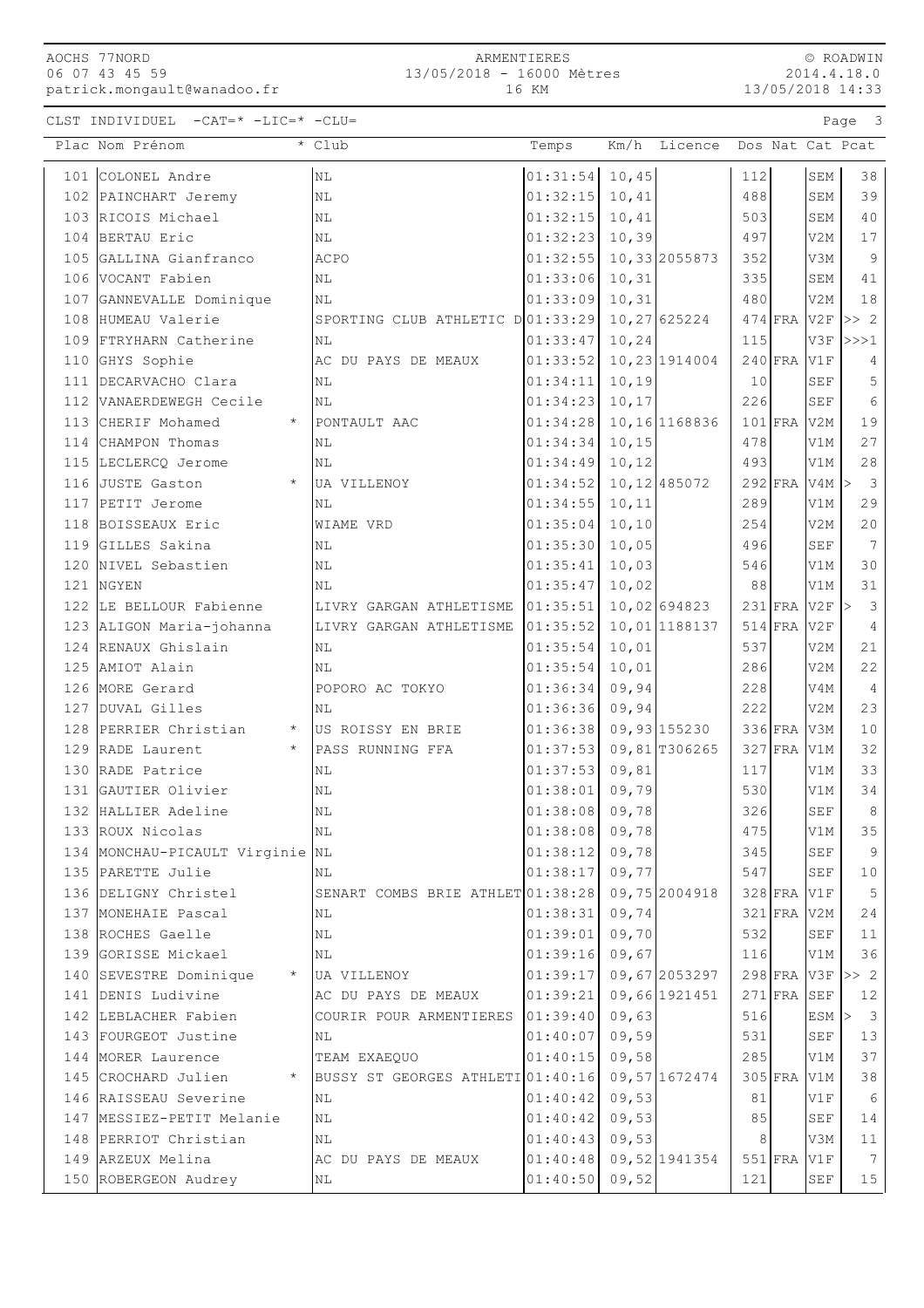CLST INDIVIDUEL  $-CAT=\star$  -LIC= $\star$  -CLU=

|     | Plac Nom Prénom                  | * Club                            | Temps            | Km/h   | Licence        |           |               |                      | Dos Nat Cat Pcat |
|-----|----------------------------------|-----------------------------------|------------------|--------|----------------|-----------|---------------|----------------------|------------------|
|     | 151 LEBLACHER Julien             | COURIR POUR ARMENTIERES           | 01:40:53         | 09,52  |                | 515       |               |                      | $JUM$ $>>1$      |
|     | 152 VEYRIRAS Matthieu            | ΝL                                | 01:41:21         | 09,47  |                | 528       |               | SEM                  | 42               |
|     | 153 JULMY Astrid                 | N <sub>L</sub>                    | 01:41:39         | 09,44  |                | 339       |               | SEF                  | 16               |
|     | 154 GRACA DE Freitas             | NL                                | 01:42:17         | 09,39  |                | 524       |               | V1F                  | 8                |
|     | 155 MAITRASSE Clement<br>$\star$ | LIVRY GARGAN ATHLETISME           | 01:42:20         |        | 09,38 1981504  |           | $252$ FRA     | <b>SEM</b>           | 43               |
|     | 156 CHOIN Choin                  | NL                                | 01:42:44         | 09,34  |                | 348       |               | V1M                  | 39               |
|     | 157 GOSSART Isabelle             | WIAME VRD                         | 01:42:46         | 09,34  |                | 255       |               | V1F                  | 9                |
|     | 158 MASSARD Pierre-charles       | ΝL                                | 01:43:05         | 09, 31 |                | 2         |               | SEM                  | 44               |
|     | 159 ARNAUD Dalila                | ΝL                                | 01:43:33         | 09,27  |                | 284       |               | V2F                  | 5                |
|     | 160 RAUX Alain<br>$\star$        | AC DU PAYS DE MEAUX               | 01:43:52         |        | 09,24 1914000  |           | $246$ FRA     | V2M                  | 25               |
|     | $\star$<br>161 BECHU Philippe    | AC DU PAYS DE MEAUX               | 01:43:53         |        | 09,24822023    |           | $269$ FRA     | V2M                  | 26               |
|     | 162 LAMBERT Herve                | AC DU PAYS DE MEAUX               | 01:43:56         |        | 09, 24 279614  |           | $242$ FRA     | V <sub>2M</sub>      | 27               |
|     | 163 PARIS Philippe               | AC DU PAYS DE MEAUX               | 01:43:56         |        | 09, 24 1144564 | $245$ FRA |               | V3M                  | 12               |
|     | 164 CACHELIN Cedric              | N <sub>L</sub>                    | 01:44:06         | 09,22  |                | 473       |               | SEM                  | 45               |
|     | 165 ALECI Vincent                | ΝL                                | 01:44:12         | 09, 21 |                | 262       |               | SEM                  | 46               |
|     | 166 LIEVENS Franck               | ΝL                                | 01:44:21         | 09, 20 |                | 264       |               | SEM                  | 47               |
|     | 167 RITA Francisco               | ΝL                                | 01:44:22         | 09, 20 |                | 260       |               | V1M                  | 40               |
|     | 168 CARPENTIER Luc               | NL                                | 01:44:22         | 09, 20 |                | 259       |               | V2M                  | 28               |
|     | 169 ROBINET Herve                | NL                                | 01:44:30         | 09,19  |                | 265       |               | V2M                  | 29               |
|     | 170 FERREIRA Jonathan            | NL                                | 01:44:35         | 09,18  |                | 261       |               | SEM                  | 48               |
|     | 171 COME Eric<br>$\star$         | CC THELLE                         | 01:44:39         |        | 09, 17 1636136 |           | $221$ FRA     | V2M                  | 30               |
| 172 | VAJSMAN Virginie                 | ΝL                                | 01:44:42         | 09, 17 |                | 331       |               | V2F                  | 6                |
| 173 | PEREZ Amelie                     | NL                                | 01:44:45         | 09, 16 |                | 332       |               | SEF                  | 17               |
|     | 174 CAQUAIS Jean-luc             | NL                                | 01:44:56         | 09, 15 |                | 9         |               | V2M                  | 31               |
|     | 175 GOURON Sylvain               | TEAM EXAEQUO                      | 01:45:08         | 09, 13 |                | 280       |               | V2M                  | 32               |
|     | 176 CAUNOIS Sandrine             | ΝL                                | 01:45:27         | 09, 10 |                | 330       |               | <b>SEF</b>           | 18               |
|     | 177 DULPHY Ugo                   | ΝL                                | 01:45:29         | 09, 10 |                | 18        |               | SEM                  | 49               |
|     | 178 BRACONNOT Andre              | FUN RUN 77                        | 01:45:55         | 09,06  |                | 109       |               | SEF                  | 19               |
|     | 179 LAMBERT Sonia                | AC DU PAYS DE MEAUX               | 01:46:00         |        | 09,06 1526352  |           | $243$ FRA     | V1F                  | 10               |
|     | 180 ZURANO Melanie               | ATHLETIC CLUB PAYS DE L           | 01:46:13         |        | 09,04 1802089  |           | $508$ FRA     | V1F                  | 11               |
|     | 181 LEON Denis                   | ΝL                                | 01:46:20         | 09,03  |                | 99        |               | V2M                  | 33               |
|     | 182 MORIN Armelle                | COULOMMIERS BRIE ATHLETI 01:46:23 |                  |        | 09,02 1762492  |           | $287$ FRA     | SEF                  | 20               |
|     | 183 BRIET Ludivine               | NL                                | $01:46:34$ 09,01 |        |                | 522       |               | $\operatorname{SEF}$ | 21               |
|     | 184   MUGUET Karine              | ΝL                                | 01:46:36         | 09,01  |                | 323       |               | V1F                  | 12               |
|     | 185 DJABRI Nadia<br>$^\star$     | LIVRY GARGAN ATHLETISME           | 01:46:37         |        | 09,00 1744079  |           | 511 FRA V1F   |                      | 13               |
|     | 186 CHERIF Fatiha<br>$\star$     | PONTAULT AAC                      | 01:46:52         |        | 08,98 1426175  |           | $100$ FRA V1F |                      | 14               |
|     | 187 BESSEGE Florence             | ΝL                                | 01:47:01         | 08,97  |                | 481       |               | V2F                  | $7\phantom{.0}$  |
|     | 188 SULON Kezia<br>$\star$       | LIVRY GARGAN ATHLETISME           | 01:47:31         |        | 08,93 1820153  |           | $239$ FRA     | V1F                  | 15               |
|     | 189 DEREAT Frederic              | ΝL                                | 01:47:54         | 08,90  |                | 550       |               | SEM                  | 50               |
|     | 190 TIERCET Stephane             | ΝL                                | 01:47:54         | 08,90  |                | 308       |               | SEM                  | 51               |
|     | 191 FORT Valerie                 | ΝL                                | 01:48:16         | 08,87  |                | 7         |               | V1F                  | 16               |
|     | 192 CALDUCH Stephane             | ΝL                                | 01:48:20         | 08,86  |                | 523       |               | V1M                  | $4\,1$           |
|     | 193 BOURDEAU Severine            | ΝL                                | 01:48:54         | 08,82  |                | 341       |               | V1F                  | $17\,$           |
|     | 194 JEDOR Gilles                 | LIVRY GARGAN ATHLETISME           | 01:49:13         |        | 08,79 1726841  |           | $230$ FRA     | V2M                  | 34               |
|     | 195 RENAULT Sylvie               | ΝL                                | 01:49:16         | 08,79  |                | 525       |               | V1F                  | 18               |
|     | 196 VICENTE Ludivine<br>$\star$  | US TORCY ATHLETISME               | 01:49:26         |        | 08,77 1025954  |           | $484$ FRA     | ESF                  | >> 2             |
|     | 197 MERET Jean-philippe          | ΝL                                | 01:49:28         | 08,77  |                | 483       |               | V1M                  | $4\,2$           |
|     | 198 MALLARET Maud                | ΝL                                | 01:49:38         | 08,76  |                | 283       |               | SEF                  | 22               |
|     | 199 AUCHER Cedric                | CHESSY TRI                        | 01:49:40         | 08,75  |                | 542       |               | V1M                  | 43               |
|     | 200 MOLKA Amandine               | ΝL                                | 01:49:51         | 08,74  |                | 119       |               | SEF                  | 23               |